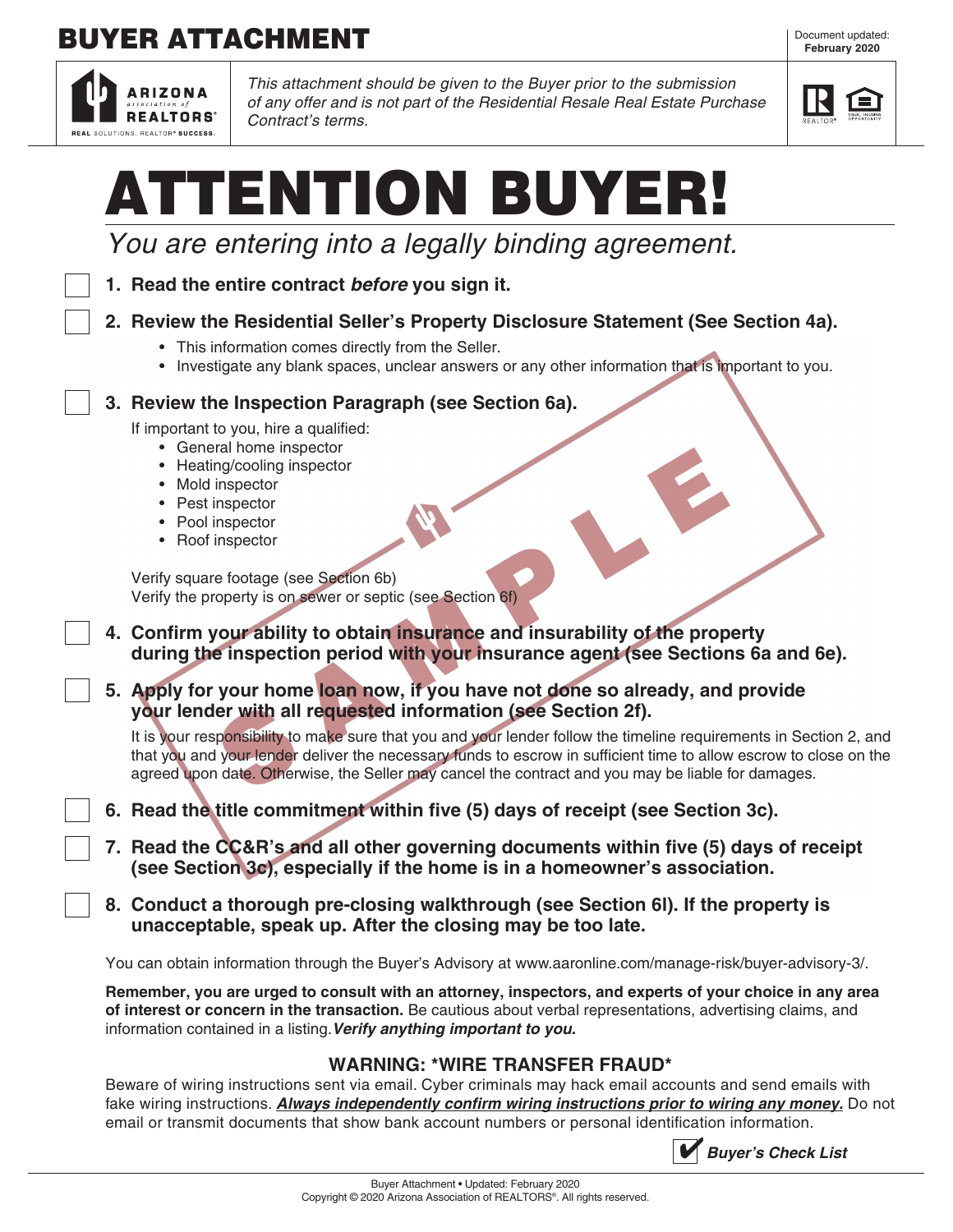#### Page 1 of 10

Document updated: **February 2020**

### RESIDENTIAL RESALE REAL ESTATE PURCHASE CONTRACT

|     | The pre-printed portion of this form has been drafted by the Arizona Association of REALTORS®.<br>Any change in the pre-printed language of this form must be made in a prominent manner.<br>ARIZONA<br>No representations are made as to the legal validity, adequacy and/or effects of any provision,<br>including tax consequences thereof. If you desire legal, tax or other professional advice, please<br><b>REALTORS</b><br>consult your attorney, tax advisor or professional consultant.<br>REAL SOLUTIONS. REALTOR® SUCCESS. |
|-----|----------------------------------------------------------------------------------------------------------------------------------------------------------------------------------------------------------------------------------------------------------------------------------------------------------------------------------------------------------------------------------------------------------------------------------------------------------------------------------------------------------------------------------------|
|     | <b>1. PROPERTY</b>                                                                                                                                                                                                                                                                                                                                                                                                                                                                                                                     |
| 1a. | 1. BUYER:<br>BUYER'S NAME(S)                                                                                                                                                                                                                                                                                                                                                                                                                                                                                                           |
|     | 2. <b>SELLER:</b> $\frac{1}{\text{SELECT'S NAME(S)}}$ or $\Box$ as identified in section 9c.                                                                                                                                                                                                                                                                                                                                                                                                                                           |
|     |                                                                                                                                                                                                                                                                                                                                                                                                                                                                                                                                        |
|     | 3. Buyer agrees to buy and Seller agrees to sell the real property with all improvements, fixtures, and appurtenances thereon<br>4. or incidental thereto, plus the personal property described herein (collectively the "Premises").                                                                                                                                                                                                                                                                                                  |
| 1b. |                                                                                                                                                                                                                                                                                                                                                                                                                                                                                                                                        |
|     |                                                                                                                                                                                                                                                                                                                                                                                                                                                                                                                                        |
|     |                                                                                                                                                                                                                                                                                                                                                                                                                                                                                                                                        |
|     | $8.$ $\overline{\phantom{a}}$                                                                                                                                                                                                                                                                                                                                                                                                                                                                                                          |
|     |                                                                                                                                                                                                                                                                                                                                                                                                                                                                                                                                        |
| 1c. | 10. \$                                                                                                                                                                                                                                                                                                                                                                                                                                                                                                                                 |
|     |                                                                                                                                                                                                                                                                                                                                                                                                                                                                                                                                        |
|     | 12. $\frac{2}{13.}$ $\frac{2}{13.}$ $\frac{2}{13.}$ $\frac{2}{13.}$ $\frac{2}{13.}$ $\frac{2}{13.}$ $\frac{2}{13.}$ $\frac{2}{13.}$ $\frac{2}{13.}$ $\frac{2}{13.}$ $\frac{2}{13.}$ $\frac{2}{13.}$ $\frac{2}{13.}$ $\frac{2}{13.}$ $\frac{2}{13.}$ $\frac{2}{13.}$ $\frac{2}{13.}$ $\frac{2}{13.}$                                                                                                                                                                                                                                    |
|     | 14.                                                                                                                                                                                                                                                                                                                                                                                                                                                                                                                                    |
|     | 15.                                                                                                                                                                                                                                                                                                                                                                                                                                                                                                                                    |
|     |                                                                                                                                                                                                                                                                                                                                                                                                                                                                                                                                        |
|     | 17. Earnest Money is in the form of: Personal Check Wire Transfer Other                                                                                                                                                                                                                                                                                                                                                                                                                                                                |
|     | 18. Upon acceptance of this offer, the Earnest Money, if any, will be deposited with: Escrow Company Broker's Trust Account.                                                                                                                                                                                                                                                                                                                                                                                                           |
|     | 19. IF THIS IS AN ALL CASH SALE: A Letter of Credit or a source of funds from a financial institution documenting the availability of<br>20. funds to close escrow is attached hereto.                                                                                                                                                                                                                                                                                                                                                 |
| 1d. | 21. Close of Escrow: Close of Escrow ("COE") shall occur when the deed is recorded at the appropriate county recorder's office.<br>22. Buyer and Seller shall comply with all terms and conditions of this Contract, execute and deliver to Escrow Company all closing<br>23. documents, and perform all other acts necessary in sufficient time to allow COE to occur on                                                                                                                                                              |
|     | ("COE Date"). If Escrow Company or recorder's office is closed on the COE Date,<br>24.<br><b>MONTH</b><br><b>DAY</b><br>YEAR                                                                                                                                                                                                                                                                                                                                                                                                           |
|     | 25. COE shall occur on the next day that both are open for business.                                                                                                                                                                                                                                                                                                                                                                                                                                                                   |
|     | 26. Buyer shall deliver to Escrow Company a cashier's check, wired funds or other immediately available funds to pay any down<br>27. payment, additional deposits or Buyer's closing costs, and instruct the lender, if applicable, to deliver immediately available funds to<br>28. Escrow Company, in a sufficient amount and in sufficient time to allow COE to occur on the COE Date.                                                                                                                                              |
|     | 29. Buyer acknowledges that failure to pay the required closing funds by the scheduled COE, if not cured after a cure notice is delivered<br>30. pursuant to Section 7a, shall be construed as a material breach of this Contract and the Earnest Money shall be subject to forfeiture.                                                                                                                                                                                                                                                |
|     | 31. All funds are to be in U.S. currency.                                                                                                                                                                                                                                                                                                                                                                                                                                                                                              |
| 1e. | 32. Possession: Seller shall deliver possession, occupancy, existing keys and/or means to operate all locks, mailbox, security<br>33. system/alarms, and all common area facilities to Buyer at COE or                                                                                                                                                                                                                                                                                                                                 |
|     | 34. Broker(s) recommend that the parties seek independent counsel from insurance, legal, tax, and accounting professionals regarding<br>35. the risks of pre-possession or post-possession of the Premises.                                                                                                                                                                                                                                                                                                                            |
| 1f. | 36. Addenda Incorporated:   Additional Clause   Buyer Contingency   Domestic Water Well   H.O.A.                                                                                                                                                                                                                                                                                                                                                                                                                                       |
|     | Lead-Based Paint Disclosure $\Box$ Loan Assumption $\Box$ On-site Wastewater Treatment Facility $\Box$ Seller Financing<br>37.<br>Short Sale                                                                                                                                                                                                                                                                                                                                                                                           |
|     | Solar Lease / Solar Loan Assumption Addendum   Other: _<br>38.<br>>>                                                                                                                                                                                                                                                                                                                                                                                                                                                                   |

|               |               | <initials< th=""><th>Residential Resale Real Estate Purchase Contract • Updated: February 2020<br/>Copyright © 2020 Arizona Association of REALTORS®. All rights reserved.</th><th>Initials&gt;</th><th></th><th></th><th></th></initials<> | Residential Resale Real Estate Purchase Contract • Updated: February 2020<br>Copyright © 2020 Arizona Association of REALTORS®. All rights reserved. | Initials> |              |              |  |
|---------------|---------------|---------------------------------------------------------------------------------------------------------------------------------------------------------------------------------------------------------------------------------------------|------------------------------------------------------------------------------------------------------------------------------------------------------|-----------|--------------|--------------|--|
| <b>SELLER</b> | <b>SELLER</b> |                                                                                                                                                                                                                                             | Page 1 of 10                                                                                                                                         |           | <b>BUYER</b> | <b>BUYER</b> |  |
|               |               |                                                                                                                                                                                                                                             |                                                                                                                                                      |           |              |              |  |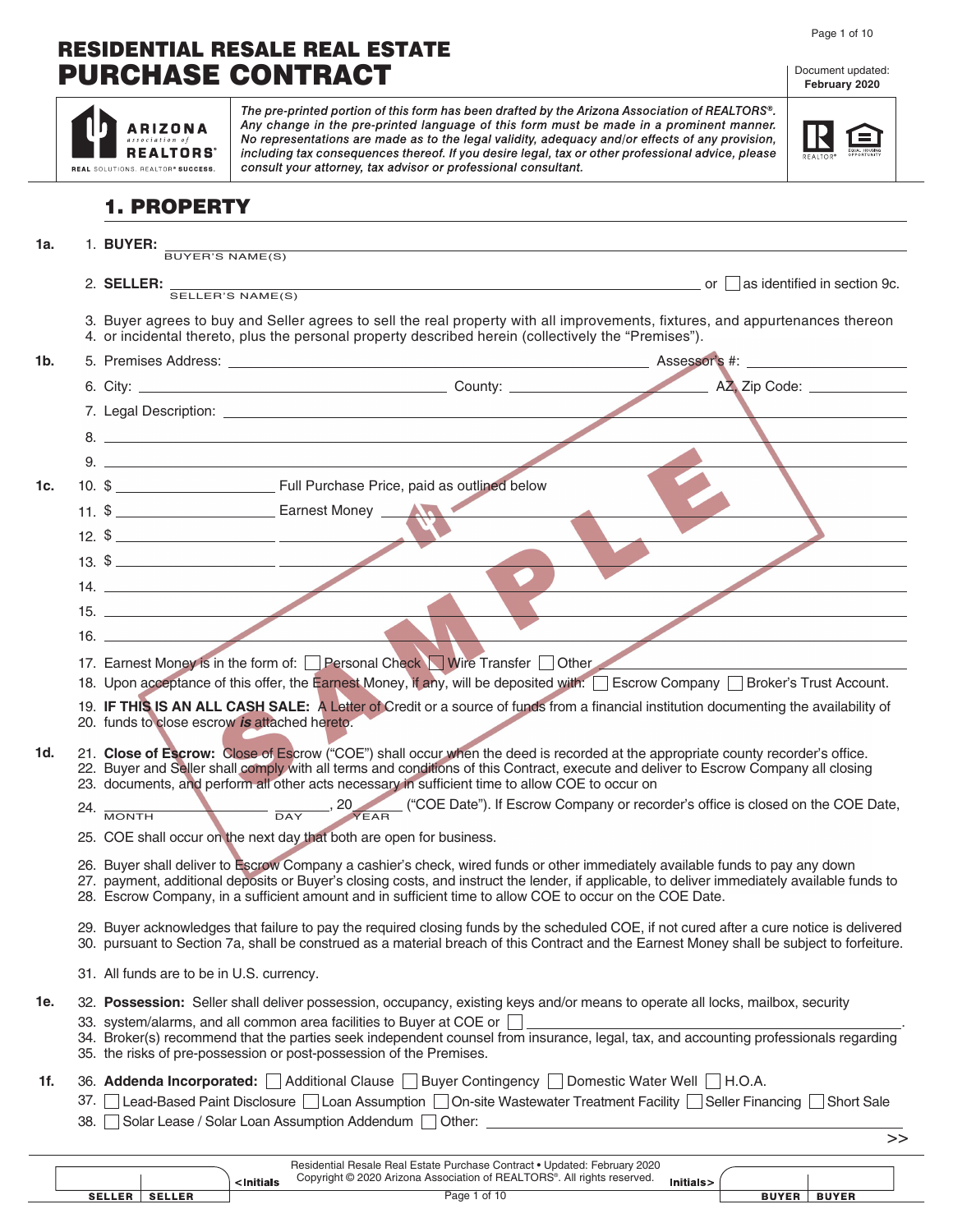#### *Residential Resale Real Estate Purchase Contract* >>

| 1g.    |            | 39. Fixtures and Personal Property: For purposes of this Contract, fixtures shall mean property attached/affixed to the Premises.<br>40. Seller agrees that all existing: fixtures on the Premises, personal property specified herein, and means to operate fixtures and<br>41. property (i.e., remote controls) shall convey in this sale. Including the following: |                                                                                                 |                                                                                         |
|--------|------------|-----------------------------------------------------------------------------------------------------------------------------------------------------------------------------------------------------------------------------------------------------------------------------------------------------------------------------------------------------------------------|-------------------------------------------------------------------------------------------------|-----------------------------------------------------------------------------------------|
|        | 42.<br>43. | . built-in appliances, ceiling fans and remotes · media antennas/satellite dishes (affixed)<br>• central vacuum, hose, and attachments<br>• draperies and other window coverings                                                                                                                                                                                      | • outdoor fountains and lighting<br>· outdoor landscaping (i.e., shrubbery,                     | • storage sheds<br>. storm windows and doors                                            |
|        | 44.<br>45. | • fireplace equipment (affixed)                                                                                                                                                                                                                                                                                                                                       | trees and unpotted plants)                                                                      | · stoves: gas-log, pellet, wood-burning<br>• timers (affixed)                           |
|        | 46.        | • floor coverings (affixed)                                                                                                                                                                                                                                                                                                                                           | • shutters and awnings                                                                          | • towel, curtain and drapery rods                                                       |
|        | 47.        | • free-standing range/oven                                                                                                                                                                                                                                                                                                                                            | • smart home devices, access to which                                                           | . wall mounted TV brackets and hardware                                                 |
|        | 48.<br>49. | • garage door openers and remotes<br>· light fixtures                                                                                                                                                                                                                                                                                                                 | shall be transferred (i.e., video doorbell,<br>automated thermostat)                            | (excluding TVs)<br>• water-misting systems                                              |
|        | 50.        | • mailbox                                                                                                                                                                                                                                                                                                                                                             | • speakers (flush-mounted)                                                                      | . window and door screens, sun shades                                                   |
|        |            | 51. If owned by Seller, the following items also are included in this sale:                                                                                                                                                                                                                                                                                           |                                                                                                 |                                                                                         |
|        | 52.        | • affixed alternate power systems serving                                                                                                                                                                                                                                                                                                                             |                                                                                                 | • in-ground pool and spa/hot tub equipment • security and/or fire systems and/or alarms |
|        | 53.<br>54. | the Premises (i.e., solar)                                                                                                                                                                                                                                                                                                                                            | and covers (including any mechanical or • water purification systems<br>other cleaning systems) | • water softeners                                                                       |
|        |            | 55. Additional existing personal property included in this sale (if checked):                                                                                                                                                                                                                                                                                         |                                                                                                 |                                                                                         |
|        | 56.        |                                                                                                                                                                                                                                                                                                                                                                       |                                                                                                 |                                                                                         |
|        | 57.        |                                                                                                                                                                                                                                                                                                                                                                       |                                                                                                 |                                                                                         |
|        | 58.        |                                                                                                                                                                                                                                                                                                                                                                       |                                                                                                 |                                                                                         |
|        | 59.        | above-ground spa/hot tub including equipment, covers, and any mechanical or other cleaning systems (description):                                                                                                                                                                                                                                                     |                                                                                                 |                                                                                         |
|        | 60.        |                                                                                                                                                                                                                                                                                                                                                                       |                                                                                                 |                                                                                         |
|        | 61.        | other personal property not otherwise addressed (description):                                                                                                                                                                                                                                                                                                        |                                                                                                 |                                                                                         |
|        | 62.        | other personal property not otherwise addressed (description): __________                                                                                                                                                                                                                                                                                             |                                                                                                 |                                                                                         |
|        |            | 63. Additional existing personal property included shall not be considered part of the Premises and shall be transferred with no<br>64. monetary value, and free and clear of all liens or encumbrances.                                                                                                                                                              |                                                                                                 |                                                                                         |
|        |            | 65. Leased items shall NOT be included in this sale. Seller shall deliver notice of all leased items within three (3) days after Contract                                                                                                                                                                                                                             |                                                                                                 |                                                                                         |
|        |            | 66. acceptance. Buyer shall provide notice of any leased items disapproved within the Inspection Period or five (5) days after receipt of                                                                                                                                                                                                                             |                                                                                                 |                                                                                         |
|        |            | 67. the notice, whichever is later.                                                                                                                                                                                                                                                                                                                                   |                                                                                                 |                                                                                         |
|        |            | 68. IF THIS IS AN ALL CASH SALE: Section 2 does not apply - go to Section 3.                                                                                                                                                                                                                                                                                          |                                                                                                 |                                                                                         |
|        |            | 2. FINANCING                                                                                                                                                                                                                                                                                                                                                          |                                                                                                 |                                                                                         |
| 2a.    |            | 69. Pre-Qualification: An AAR Pre-Qualification Form is attached hereto and incorporated herein by reference.                                                                                                                                                                                                                                                         |                                                                                                 |                                                                                         |
| $2b$ . |            | 70. Loan Contingency: Buyer's obligation to complete this sale is contingent upon Buyer obtaining loan approval without Prior to                                                                                                                                                                                                                                      |                                                                                                 |                                                                                         |
|        |            | 71. Document ("PTD") conditions no later than three (3) days prior to the COE Date for the loan described in the AAR Loan Status<br>72. Update ("LSU") form or the AAR Pre-Qualification Form, whichever is delivered later. No later than three (3) days prior to the                                                                                                |                                                                                                 |                                                                                         |
|        |            | 73. COE Date, Buyer shall either: (i) sign all loan documents; or (ii) deliver to Seller or Escrow Company notice of loan                                                                                                                                                                                                                                             |                                                                                                 |                                                                                         |
|        |            | 74. approval without PTD conditions AND date(s) of receipt of Closing Disclosure(s) from Lender; or (iii) deliver to Seller or                                                                                                                                                                                                                                        |                                                                                                 |                                                                                         |
|        |            | 75. Escrow Company notice of inability to obtain loan approval without PTD conditions.                                                                                                                                                                                                                                                                                |                                                                                                 |                                                                                         |
| 2c.    |            | 76. Unfulfilled Loan Contingency: This Contract shall be cancelled and Buyer shall be entitled to a return of the Earnest Money if                                                                                                                                                                                                                                    |                                                                                                 |                                                                                         |
|        |            | 77. after diligent and good faith effort, Buyer is unable to obtain loan approval without PTD conditions and delivers notice of inability<br>78. to obtain loan approval no later than three (3) days prior to the COE Date. If Buyer fails to deliver such notice, Seller may issue a                                                                                |                                                                                                 |                                                                                         |
|        |            | 79. cure notice to Buyer as required by Section 7a and, in the event of Buyer's breach, Seller shall be entitled to the Earnest Money                                                                                                                                                                                                                                 |                                                                                                 |                                                                                         |
|        |            | 80. pursuant to Section 7b. If, prior to expiration of any Cure Period, Buyer delivers notice of inability to obtain loan approval, Buyer                                                                                                                                                                                                                             |                                                                                                 |                                                                                         |
|        |            | 81. shall be entitled to a return of the Earnest Money. Buyer acknowledges that prepaid items paid separately from the Earnest Money<br>82. are not refundable.                                                                                                                                                                                                       |                                                                                                 |                                                                                         |
|        |            |                                                                                                                                                                                                                                                                                                                                                                       |                                                                                                 |                                                                                         |
| 2d.    |            | 83. Interest Rate / Necessary Funds: Buyer agrees that (i) the inability to obtain loan approval due to the failure to lock the interest<br>84. rate and "points" by separate written agreement with the lender; or (ii) the failure to have the down payment or other funds                                                                                          |                                                                                                 |                                                                                         |
|        |            | 85. due from Buyer necessary to obtain the loan approval without conditions and close this transaction is not an unfulfilled loan                                                                                                                                                                                                                                     |                                                                                                 |                                                                                         |
|        |            | 86. contingency.                                                                                                                                                                                                                                                                                                                                                      |                                                                                                 |                                                                                         |

#### **Loan Status Update:** Buyer shall deliver to Seller the LSU, with at a minimum lines 1-40 completed, describing the current status 87. of the Buyer's proposed loan within ten (10) days after Contract acceptance and instruct lender to provide an updated LSU to Broker(s) and Seller upon request. 88. 89. **2e.**

| Copyright © 2020 Arizona Association of REALTORS®. All rights reserved.<br><initials< th=""><th>Initials&gt;</th><th></th><th></th><th></th></initials<> | Initials> |              |              |  |
|----------------------------------------------------------------------------------------------------------------------------------------------------------|-----------|--------------|--------------|--|
| Page 2 of 10<br><b>SELLER</b><br><b>SELLER</b>                                                                                                           |           | <b>BUYER</b> | <b>BUYER</b> |  |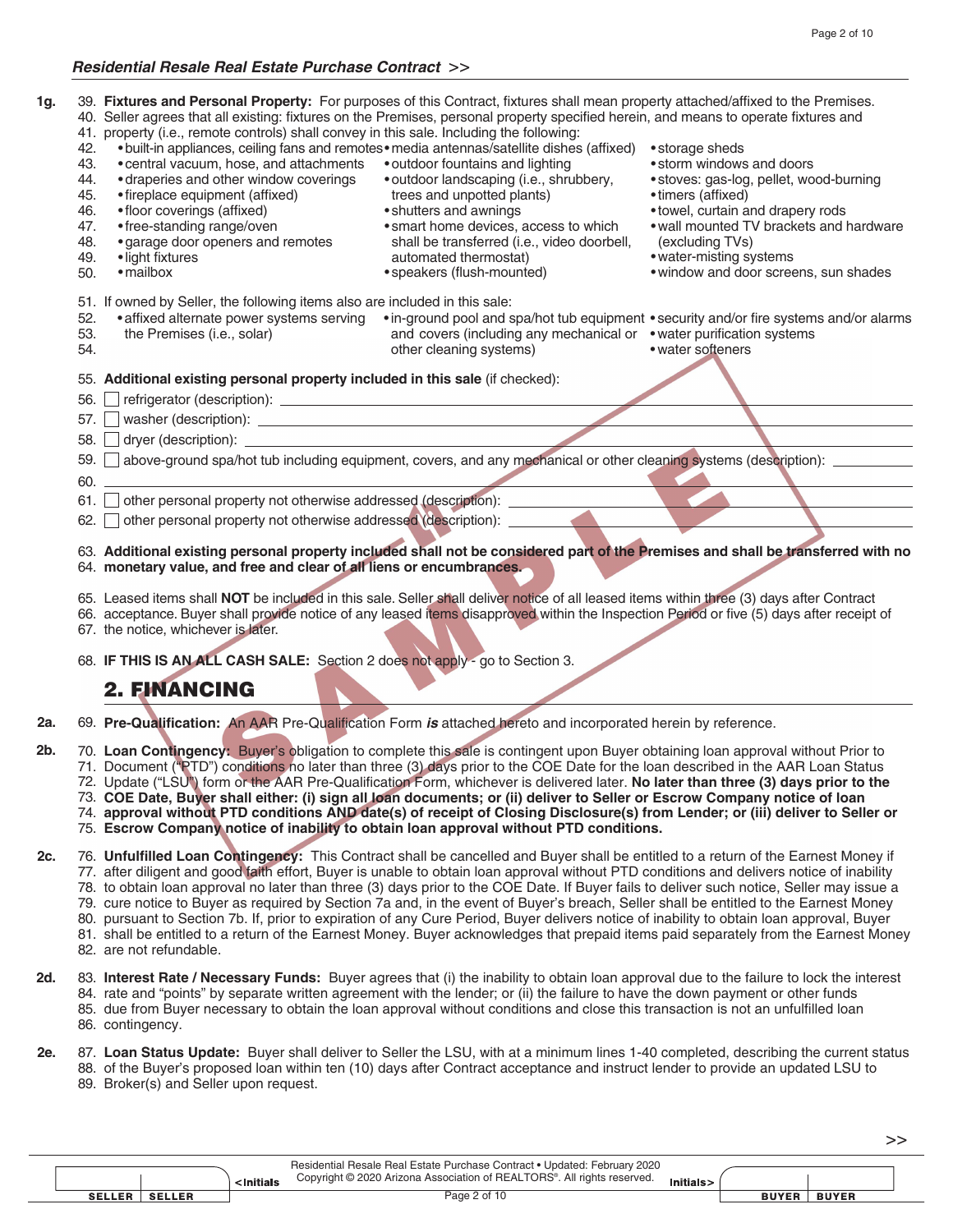- **Loan Application:** Unless previously completed, within three (3) days after Contract acceptance Buyer shall (i) provide lender 90. 91. with Buyer's name, income, social security number, Premises address, estimate of value of the Premises, and mortgage loan 92. amount sought; and (ii) grant lender permission to access Buyer's Trimerged Residential Credit Report. **2f.**
- **Loan Processing During Escrow:** Within ten (10) days after receipt of the **Loan Estimate** Buyer shall (i) provide lender with 93. 94. notice of intent to proceed with the loan transaction in a manner satisfactory to lender; and (ii) provide to lender all requested 95. signed disclosures and the documentation listed in the LSU at lines 32-35. Buyer agrees to diligently work to obtain the loan and 96. will promptly provide the lender with all additional documentation requested. **2g.**
- 97. Type of Financing:  $\Box$  Conventional  $\Box$  FHA  $\Box$  VA  $\Box$  USDA  $\Box$  Assumption  $\Box$  Seller Carryback 98. (If financing is to be other than new financing, see attached addendum.) **2h.**
- 99. Loan Costs: All costs of obtaining the loan shall be paid by Buyer, unless otherwise provided for herein. **2i.**
- 2j. 100. Seller Concessions (if any): In addition to the other costs Seller has agreed to pay herein, Seller will credit Buyer \_\_\_\_\_\_\_% **CALCASE CORPURCIES CORREGIST:** CONCESSIONS MAY be used for any Buyer fee, cost, 102. charge, or expenditure to the extent allowed by Buyer's lender. 101. of the Purchase Price OR \$
- **Changes:** Buyer shall immediately notify Seller of any changes in the loan program, financing terms, or lender described in the 103. **2k.** 104. Pre-Qualification Form attached hereto or LSU provided within ten (10) days after Contract acceptance and shall only make any 105. such changes without the prior written consent of Seller if such changes do not adversely affect Buyer's ability to obtain loan 106. approval without PTD conditions, increase Seller's closing costs, or delay COE.
- **Appraisal Contingency:** Buyer's obligation to complete this sale is contingent upon an appraisal of the Premises acceptable to 107. **2l.** 108. lender for at least the purchase price. If the Premises fail to appraise for the purchase price in any appraisal required by lender, 109. Buyer has five (5) days after notice of the appraised value to cancel this Contract and receive a return of the Earnest Money or 110. the appraisal contingency shall be waived, unless otherwise prohibited by federal law.
- **2m.** 111. **Appraisal Cost(s):** Initial appraisal fee shall be paid by **Buyer** Seller **Seller** 
	- 112. at the time payment is required by lender and is non-refundable. If Seller is paying the initial appraisal fee, the fee will will will not
	- 113. be applied against Seller's Concessions at COE, if applicable. If Buyer's lender requires an updated appraisal prior to COE, it will be
	- 114. performed at Buyer's expense. Any appraiser/lender required inspection cost(s) shall be paid for by Buyer.

### 3. TITLE AND ESCROW

**Escrow:** This Contract shall be used as escrow instructions. The Escrow Company employed by the parties to carry out the 115. **3a.** 116. terms of this Contract shall be:

| 117                                           |      |
|-----------------------------------------------|------|
| <b>ESCROW/TITLE COMPANY</b>                   |      |
| 118                                           |      |
| <b>ADDRESS</b><br><b>CITY</b><br><b>STATE</b> | ZIP. |
| 119                                           |      |
| EMAIL<br>PHONE<br><b>FAX</b>                  |      |

- **Title and Vesting:** Buyer will take title as determined before COE. If Buyer is married and intends to take title as his/her sole 120. **3b.** 121. and separate property, a disclaimer deed may be required. Taking title may have significant legal, estate planning and tax 122. consequences. Buyer should obtain independent legal and tax advice.
- **Title Commitment and Title Insurance:** Escrow Company is hereby instructed to obtain and deliver to Buyer and Seller directly, 123. **3c.**124. addressed pursuant to 8s and 9c or as otherwise provided, a Commitment for Title Insurance together with complete and legible copies 125. of all documents that will remain as exceptions to Buyer's policy of Title Insurance ("Title Commitment"), including but not limited to 126. Conditions, Covenants and Restrictions ("CC&Rs"); deed restrictions; and easements. Buyer shall have five (5) days after receipt of the 127. Title Commitment and after receipt of notice of any subsequent exceptions to provide notice to Seller of any items disapproved. Seller 128. shall convey title by warranty deed, subject to existing taxes, assessments, covenants, conditions, restrictions, rights of way, easements 129. and all other matters of record. Buyer shall be provided at Seller's expense an American Land Title Association ("ALTA") Homeowner's 130. Title Insurance Policy or, if not available, a Standard Owner's Title Insurance Policy, showing title vested in Buyer. Buyer may acquire 131. extended coverage at Buyer's own additional expense. If applicable, Buyer shall pay the cost of obtaining the ALTA Lender Title
	- 132. Insurance Policy.

|               |  | <initials< th=""><th>Residential Resale Real Estate Purchase Contract • Updated: February 2020<br/>Copyright © 2020 Arizona Association of REALTORS®. All rights reserved.</th><th>Initials&gt;</th><th></th><th></th><th></th></initials<> | Residential Resale Real Estate Purchase Contract • Updated: February 2020<br>Copyright © 2020 Arizona Association of REALTORS®. All rights reserved. | Initials> |              |              |  |
|---------------|--|---------------------------------------------------------------------------------------------------------------------------------------------------------------------------------------------------------------------------------------------|------------------------------------------------------------------------------------------------------------------------------------------------------|-----------|--------------|--------------|--|
| <b>SELLER</b> |  |                                                                                                                                                                                                                                             | Page 3 of 10                                                                                                                                         |           | <b>BUYER</b> | <b>BUYER</b> |  |

>>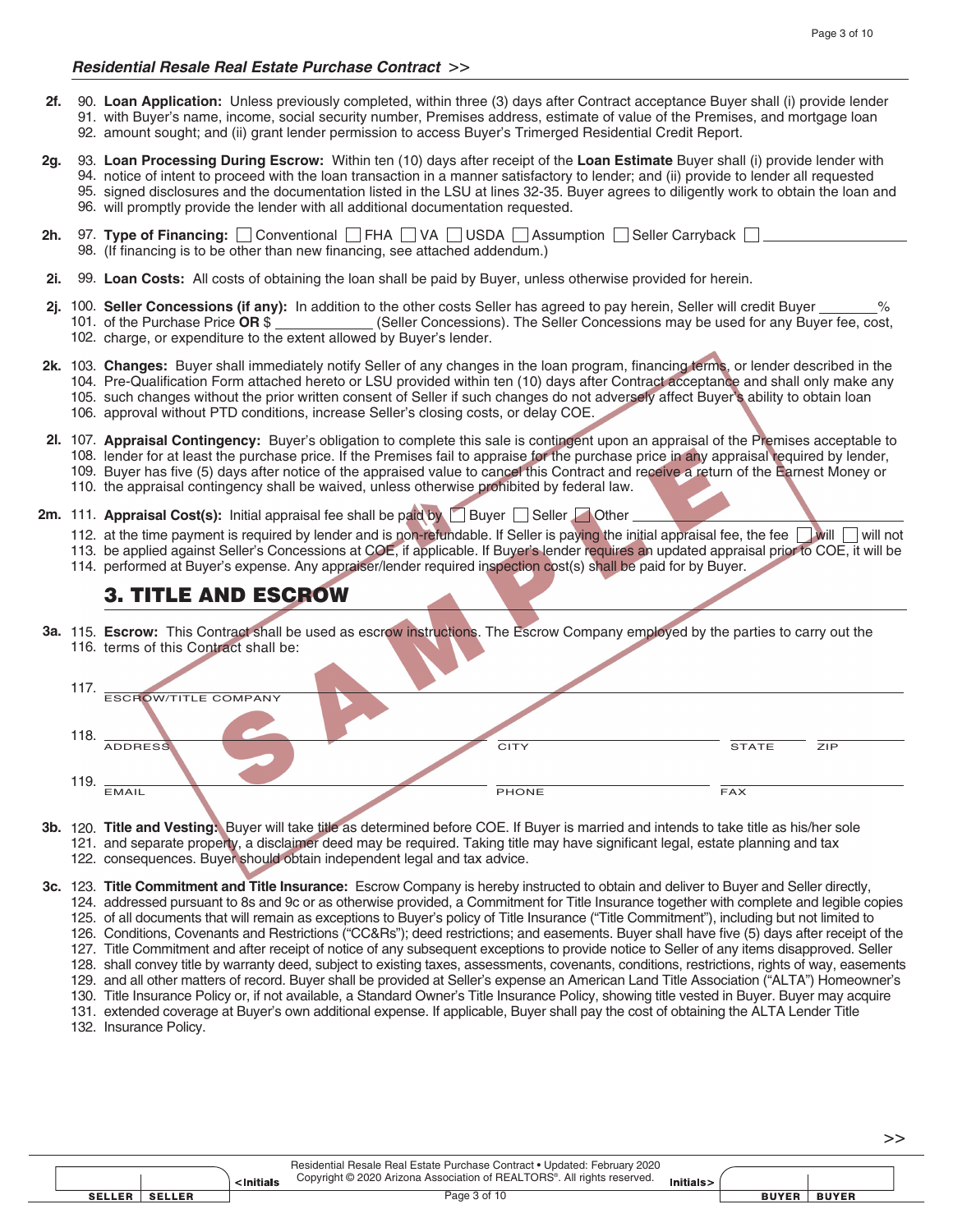#### *Residential Resale Real Estate Purchase Contract* >>

- 3d. 133. Additional Instructions: (i) Escrow Company shall promptly furnish notice of pending sale that contains the name and address of 134. Buyer to any homeowner's association(s) in which the Premises are located. (ii) If Escrow Company is also acting as the title agency
	- 135. but is not the title insurer issuing the title insurance policy, Escrow Company shall deliver to Buyer and Seller, upon deposit of funds, a
	- 136. closing protection letter from the title insurer indemnifying Buyer and Seller for any losses due to fraudulent acts or breach of escrow
	- 137. instructions by Escrow Company. (iii) All documents necessary to close this transaction shall be executed promptly by Seller and
	- 138. Buyer in the standard form used by Escrow Company. Escrow Company shall modify such documents to the extent necessary to be
	- 139. consistent with this Contract. (iv) Escrow Company fees, unless otherwise stated herein, shall be allocated equally between Seller and
	- 140. Buyer. (v) Escrow Company shall send to all parties and Broker(s) copies of all notices and communications directed to Seller, Buyer 141. and Broker(s). (vi) Escrow Company shall provide Broker(s) access to escrowed materials and information regarding the escrow. (vii)
	- 142. If an Affidavit of Disclosure is provided, Escrow Company shall record the Affidavit at COE.
- **Tax Prorations:** Real property taxes payable by Seller shall be prorated to COE based upon the latest tax information available. 143. **3e.**
- **Release of Earnest Money:** In the event of a dispute between Buyer and Seller regarding any Earnest Money deposited with 144. **3f.**
	- Escrow Company, Buyer and Seller authorize Escrow Company to release the Earnest Money pursuant to the terms and conditions 145.
	- 146. of this Contract in its sole and absolute discretion. Buyer and Seller agree to hold harmless and indemnify Escrow Company against
	- 147. any claim, action or lawsuit of any kind, and from any loss, judgment, or expense, including costs and attorney fees, arising from or
	- 148. relating in any way to the release of the Earnest Money.
- **Prorations of Assessments and Fees:** All assessments and fees that are not a lien as of COE, including homeowner's 149. **3g.** 150. association fees, rents, irrigation fees, and, if assumed, insurance premiums, interest on assessments, interest on encumbrances,
	- 151. and service contracts, shall be prorated as of COE or  $\Box$  Other:
- **3h.** 152. Assessment Liens: The amount of any assessment lien or bond including those charged by a special taxing district, such as a 153. Community Facilities District, shall be prorated as of COE.

### 4. DISCLOSURE

- **Seller's Property Disclosure Statement ("SPDS"):** Seller shall deliver a completed AAR Residential SPDS form to Buyer 154. **4a.** 155. within three (3) days after Contract acceptance. Buyer shall provide notice of any SPDS items disapproved within the Inspection 156. Period or five (5) days after receipt of the SPDS, whichever is later.
- **Insurance Claims History:** Seller shall deliver to Buyer a written five (5) year insurance claims history regarding the Premises (or a 157. **4b.** 158. claims history for the length of time Seller has owned the Premises if less than five (5) years) from Seller's insurance company or an 159. insurance support organization or consumer reporting agency, or if unavailable from these sources, from Seller, within five (5) days 160. after Contract acceptance. Buyer shall provide notice of any items disapproved within the Inspection Period or five (5) days after
	- 161. receipt of the claims history, whichever is later.
- 4c. 162. Foreign Sellers: The Foreign Investment in Real Property Tax Act ("FIRPTA") is applicable if Seller is a non-resident alien 163. individual, foreign corporation, foreign partnership, foreign trust, or foreign estate ("Foreign Person"). Seller agrees to complete, 164. sign, and deliver to Escrow Company a certificate indicating whether Seller is a Foreign Person. FIRPTA requires that a foreign 165. seller may have federal income taxes up to 15% of the purchase price withheld, unless an exception applies. Seller is responsible
	- 166. for obtaining independent legal and tax advice.
- **Lead-Based Paint Disclosure:** If the Premises were built prior to 1978, Seller shall: (i) notify Buyer of any known lead-based paint 167. **4d.**168. ("LBP") or LBP hazards in the Premises; (ii) provide Buyer with any LBP risk assessments or inspections of the Premises in Seller's 169. possession; (iii) provide Buyer with the Disclosure of Information on Lead-Based Paint and Lead-Based Paint Hazards, and any 170. report, records, pamphlets, and/or other materials referenced therein, including the pamphlet "Protect Your Family from Lead in Your 171. Home" (collectively "LBP Information"). Buyer shall return a signed copy of the Disclosure of Information on Lead-Based Paint and
	- 172. Lead-Based Paint Hazards to Seller prior to COE.
	- 173. IBP Information was provided prior to Contract acceptance and Buyer acknowledges the opportunity to conduct LBP risk 174. assessments or inspections during Inspection Period.
	- 175. Seller shall provide LBP Information within five (5) days after Contract acceptance. Buyer may within ten (10) days
	- days after receipt of the LBP Information conduct or obtain a risk assessment or inspection of the Premises for the 176.
	- 177. presence of LBP or LBP hazards ("Assessment Period"). Buyer may within five (5) days after receipt of the LBP Information or five (5) days after expiration of the Assessment Period cancel this Contract. 178.
	- ľ 179. Buyer is further advised to use certified contractors to perform renovation, repair or painting projects that disturb lead-based paint in 180. residential properties built before 1978 and to follow specific work practices to prevent lead contamination.

| 181. | If Premises were constructed prior to 1978, (BUYER'S INITIALS REQUIRED)    |              |              |
|------|----------------------------------------------------------------------------|--------------|--------------|
|      |                                                                            | <b>BUYER</b> | <b>BUYER</b> |
| 182. | If Premises were constructed in 1978 or later, (BUYER'S INITIALS REQUIRED) |              |              |
|      |                                                                            | <b>BUYER</b> | <b>BUYER</b> |
|      |                                                                            |              |              |

|  |               | <initials< th=""><th colspan="2">Residential Resale Real Estate Purchase Contract • Updated: February 2020<br/>Copyright © 2020 Arizona Association of REALTORS®. All rights reserved.<br/>Initials&gt;</th><th colspan="2"></th></initials<> | Residential Resale Real Estate Purchase Contract • Updated: February 2020<br>Copyright © 2020 Arizona Association of REALTORS®. All rights reserved.<br>Initials> |              |  |              |              |
|--|---------------|-----------------------------------------------------------------------------------------------------------------------------------------------------------------------------------------------------------------------------------------------|-------------------------------------------------------------------------------------------------------------------------------------------------------------------|--------------|--|--------------|--------------|
|  | <b>SELLER</b> | <b>SELLER</b>                                                                                                                                                                                                                                 |                                                                                                                                                                   | Page 4 of 10 |  | <b>BUYER</b> | <b>BUYER</b> |
|  |               |                                                                                                                                                                                                                                               |                                                                                                                                                                   |              |  |              |              |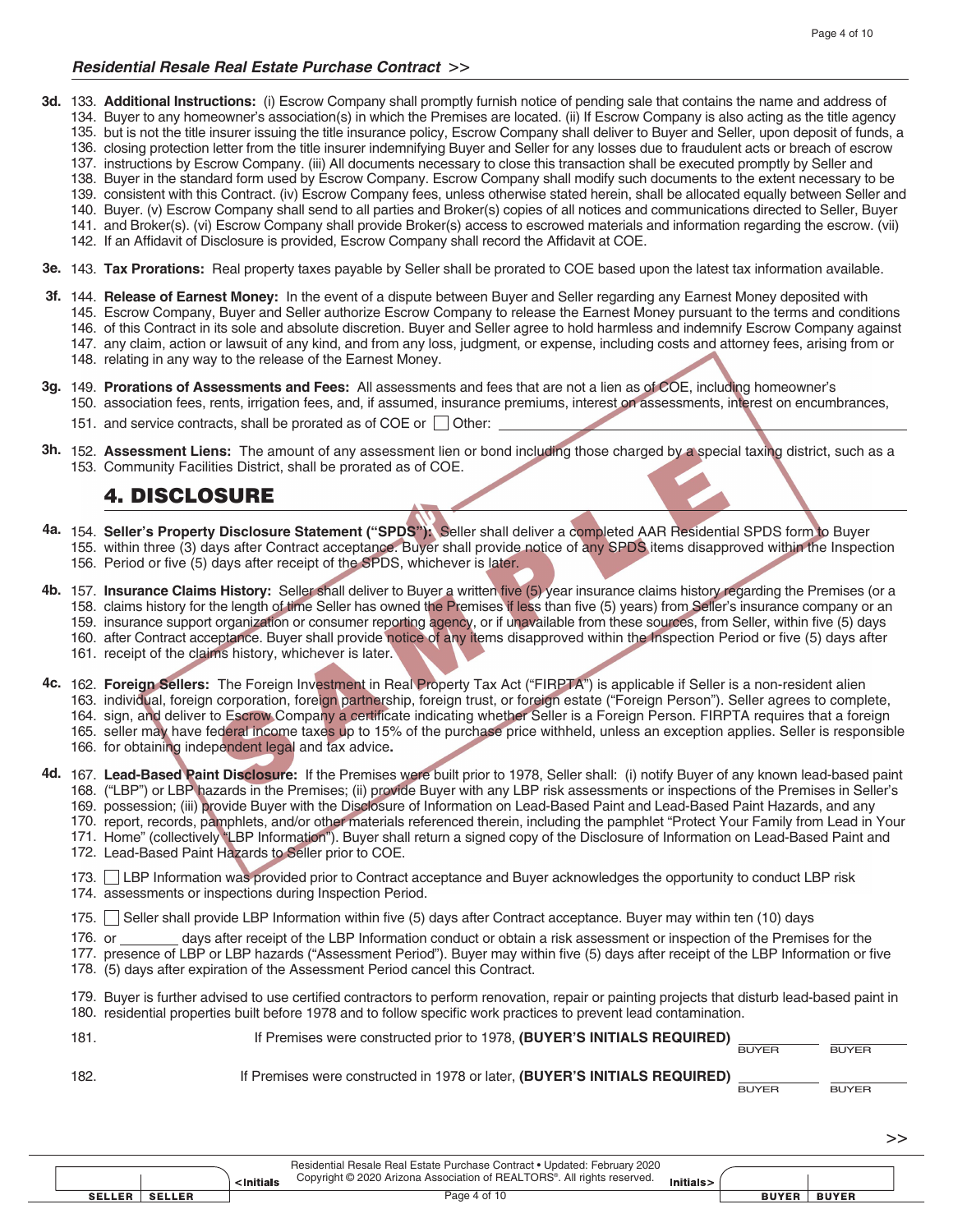#### *Residential Resale Real Estate Purchase Contract* >>

- **Affidavit of Disclosure:** If the Premises are located in an unincorporated area of the county, and five (5) or fewer parcels of **4e.** 183. 184. property other than subdivided property are being transferred, Seller shall deliver a completed Affidavit of Disclosure in the form 185. required by law to Buyer within five (5) days after Contract acceptance. Buyer shall provide notice of any Affidavit of Disclosure items 186. disapproved within the Inspection Period or five (5) days after receipt of the Affidavit of Disclosure, whichever is later.
- **Changes During Escrow:** Seller shall immediately notify Buyer of any changes in the Premises or disclosures made herein, **4f.** 187. 188. in the SPDS, or otherwise. Such notice shall be considered an update of the SPDS. Unless Seller is already obligated by this 189. Contract or any amendments hereto, to correct or repair the changed item disclosed, Buyer shall be allowed five (5) days after
	- 190. delivery of such notice to provide notice of disapproval to Seller.

### 5. WARRANTIES

- **Condition of Premises: BUYER AND SELLER AGREE THE PREMISES ARE BEING SOLD IN ITS PRESENT PHYSICAL 5a.** 191.
	- **CONDITION AS OF THE DATE OF CONTRACT ACCEPTANCE.** Seller makes no warranty to Buyer, either express or implied, as 192. 193. to the condition, zoning, or fitness for any particular use or purpose of the Premises. However, Seller shall maintain and repair the
	- 194. Premises so that at the earlier of possession or COE: (i) the Premises, including all personal property included in the sale, will be in
	- 195. substantially the same condition as on the date of Contract acceptance; and (ii) all personal property not included in the sale and
	- 196. debris will be removed from the Premises. Buyer is advised to conduct independent inspections and investigations regarding the
	- 197. Premises within the Inspection Period as specified in Section 6a. Buyer and Seller acknowledge and understand they may, but are
	- 198. not obligated to, engage in negotiations for repairs/improvements to the Premises. Any/all agreed upon repairs/improvements will be
	- 199. addressed pursuant to Section 6j.
- **Warranties that Survive Closing:** Seller warrants that Seller has disclosed to Buyer and Broker(s) all material latent defects and **5b.** 200. 201. any information concerning the Premises known to Seller, excluding opinions of value, which materially and adversely affect the 202. consideration to be paid by Buyer. Prior to COE, Seller warrants that payment in full will have been made for all labor, professional 203. services, materials, machinery, fixtures, or tools furnished within the 150 days immediately preceding COE in connection with the 204. construction, alteration, or repair of any structure on or improvement to the Premises. Seller warrants that the information regarding 205. connection to a sewer system or on-site wastewater treatment facility (conventional septic or alternative) is correct to the best of
	- 206. Seller's knowledge.
- **5c.** 207. Buyer Warranties: Buyer warrants that Buyer has disclosed to Seller any information that may materially and adversely affect 208. Buyer's ability to close escrow or complete the obligations of this Contract. At the earlier of possession of the Premises or COE,
	- 209. Buyer warrants to Seller that Buyer has conducted all desired independent inspections and investigations and accepts the Premises.
	- **Buyer warrants that Buyer is not relying on any verbal representations concerning the Premises except disclosed as follows:** 210.

211. 212.

## 6. DUE DILIGENCE

- 6a. 213. Inspection Period: Buyer's Inspection Period shall be ten (10) days or **contract acceptance.** During the 214. Inspection Period Buyer, at Buyer's expense, shall: (i) conduct all desired physical, environmental, and other types of inspections 215. and investigations to determine the value and condition of the Premises; (ii) make inquiries and consult government agencies, 216. lenders, insurance agents, architects, and other appropriate persons and entities concerning the suitability of the Premises and 217. the surrounding area; (iii) investigate applicable building, zoning, fire, health, and safety codes to determine any potential hazards, 218. violations or defects in the Premises; and (iv) verify any material multiple listing service ("MLS") information. If the presence of 219. sex offenders in the vicinity or the occurrence of a disease, natural death, suicide, homicide or other crime on or in the vicinity is 220. a material matter to Buyer, it must be investigated by Buyer during the Inspection Period. Buyer shall keep the Premises free and 221. clear of liens, shall indemnify and hold Seller harmless from all liability, claims, demands, damages, and costs, and shall repair all 222. damages arising from the inspections. Buyer shall provide Seller and Broker(s) upon receipt, at no cost, copies of all inspection 223. reports concerning the Premises obtained by Buyer. Buyer is advised to consult the Arizona Department of Real Estate Buyer *Advisory* to assist in Buyer's due diligence inspections and investigations. 224. **Square Footage: BUYER IS AWARE THAT ANY REFERENCE TO THE SQUARE FOOTAGE OF THE PREMISES, BOTH THE 6b.** 225. **REAL PROPERTY (LAND) AND IMPROVEMENTS THEREON, IS APPROXIMATE. IF SQUARE FOOTAGE IS A MATERIAL**  226. **MATTER TO BUYER, IT MUST BE INVESTIGATED DURING THE INSPECTION PERIOD.** 227. **Wood-Destroying Organism or Insect Inspection: IF CURRENT OR PAST WOOD-DESTROYING ORGANISMS OR INSECTS 6c.** 228. **(SUCH AS TERMITES) ARE A MATERIAL MATTER TO BUYER, THESE ISSUES MUST BE INVESTIGATED DURING THE**  229. 230. **INSPECTION PERIOD**. Buyer shall order and pay for all wood-destroying organism or insect inspections performed during the 231. Inspection Period. If the lender requires an updated Wood-Destroying Organism or Insect Inspection Report prior to COE, it will be 232. performed at Buyer's expense. **Flood Hazard: FLOOD HAZARD DESIGNATIONS OR THE COST OF FLOOD HAZARD INSURANCE SHALL BE 6d.** 233.
	- 234. DETERMINED BY BUYER DURING THE INSPECTION PERIOD. If the Premises are situated in an area identified as having 235. any special flood hazards by any governmental entity, THE LENDER MAY REQUIRE THE PURCHASE OF FLOOD HAZARD
	- 236. **INSURANCE.** Special flood hazards may also affect the ability to encumber or improve the Premises.

Residential Resale Real Estate Purchase Contract • Updated: February 2020 Copyright © 2020 Arizona Association of REALTORS®. All rights reserved. <Initials Initials> **SELLER** SELLER Page 5 of 10 **BUYER BUYER**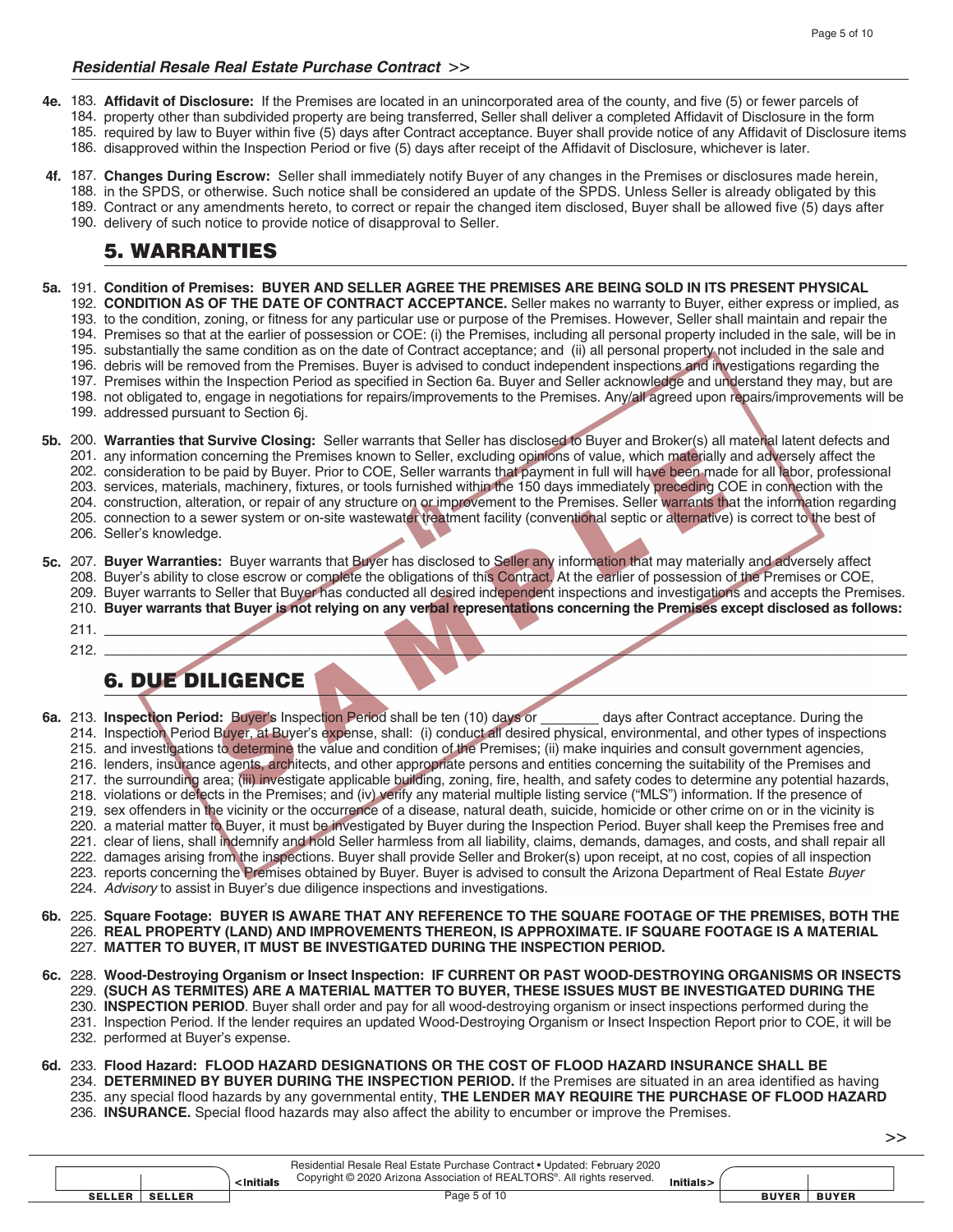**Insurance: IF HOMEOWNER'S INSURANCE IS A MATERIAL MATTER TO BUYER, BUYER SHALL APPLY FOR AND 6e.** 237. **OBTAIN WRITTEN CONFIRMATION OF THE AVAILABILITY AND COST OF HOMEOWNER'S INSURANCE FOR THE**  238. **PREMISES FROM BUYER'S INSURANCE COMPANY DURING THE INSPECTION PERIOD.** Buyer understands that any 239. 240. homeowner's, fire, casualty, flood or other insurance desired by Buyer or required by lender should be in place at COE. 6f. 241. Sewer or On-site Wastewater Treatment System: The Premises are connected to a: 242.  $\Box$  sewer system  $\Box$  conventional septic system  $\Box$  alternative system **IF A SEWER CONNECTION IS A MATERIAL MATTER TO BUYER, IT MUST BE INVESTIGATED DURING THE INSPECTION** 243. 244. PERIOD. If the Premises are served by a conventional septic or alternative system, the AAR On-site Wastewater Treatment Facility 245. Addendum is incorporated herein by reference. **(BUYER'S INITIALS REQUIRED)** BUYER BUYER 6g. 247. Swimming Pool Barrier Regulations: During the Inspection Period, Buyer agrees to investigate all applicable state, county, and 248. municipal Swimming Pool barrier regulations and agrees to comply with and pay all costs of compliance with said regulations prior to 249. occupying the Premises, unless otherwise agreed in writing. If the Premises contains a Swimming Pool, Buyer acknowledges receipt 250. of the Arizona Department of Health Services approved private pool safety notice. **(BUYER'S INITIALS REQUIRED)** BUYER BUYER **BUYER ACKNOWLEDGMENT: BUYER RECOGNIZES, ACKNOWLEDGES, AND AGREES THAT BROKER(S) ARE NOT 6h.** 252. **QUALIFIED, NOR LICENSED, TO CONDUCT DUE DILIGENCE WITH RESPECT TO THE PREMISES OR THE SURROUNDING**  253. **AREA. BUYER IS INSTRUCTED TO CONSULT WITH QUALIFIED LICENSED PROFESSIONALS TO ASSIST IN BUYER'S**  254. **DUE DILIGENCE EFFORTS. BECAUSE CONDUCTING DUE DILIGENCE WITH RESPECT TO THE PREMISES AND THE**  255. **SURROUNDING AREA IS BEYOND THE SCOPE OF BROKER'S EXPERTISE AND LICENSING, BUYER EXPRESSLY**  256. **RELEASES AND HOLDS HARMLESS BROKER(S) FROM LIABILITY FOR ANY DEFECTS OR CONDITIONS THAT COULD**  257. **HAVE BEEN DISCOVERED BY INSPECTION OR INVESTIGATION.** 258. **(BUYER'S INITIALS REQUIRED)** BUYER BUYER **Inspection Period Notice:** Prior to expiration of the Inspection Period, Buyer shall deliver to Seller a signed notice of any items **6i.** 260. 261. disapproved. AAR's Buyer's Inspection Notice and Seller's Response form is available for this purpose. Buyer shall conduct all 262. desired inspections and investigations prior to delivering such notice to Seller and all Inspection Period items disapproved shall be 263. provided in a single notice. **Buyer Disapproval:** If Buyer, in Buyer's sole discretion, disapproves of items as allowed herein, Buyer shall deliver to Seller a **6j.** 264. 265. signed notice of the items disapproved and state in the notice that Buyer elects to either: (1) Immediately cancel this Contract, in which case: (a) If Buyer's notice specifies disapproval of items as allowed herein, the Earnest Money shall be released to Buyer. (b) If Buyer's notice fails to specify items disapproved as allowed herein, the cancellation will remain in effect but Buyer has failed to comply with a provision of this Contract and Seller may deliver to Buyer a cure notice as required by Section 7a. If Buyer fails to cure their non-compliance within three (3) days after delivery of such notice, Buyer shall be in breach and Seller shall be entitled to the Earnest Money. If, prior to expiration of the Cure Period, Buyer delivers notice specifying items disapproved as allowed herein, Buyer shall be entitled to a return of the Earnest Money. **OR** 273. (2) Provide Seller an opportunity to correct the items disapproved, in which case: (a) Seller shall respond in writing within five (5) days or \_\_\_\_\_\_\_\_ days after delivery to Seller of Buyer's notice of items disapproved. Seller's failure to respond to Buyer in writing within the specified time period shall conclusively be deemed Seller's refusal to correct any of the items disapproved. (b) **If Seller agrees in writing to correct items disapproved, Seller shall correct the items, complete any repairs in a workmanlike manner and deliver any paid receipts evidencing the corrections and repairs to Buyer three (3) days or days prior to the COE Date.** (c) If Seller is unwilling or unable to correct any of the items disapproved, Buyer may cancel this Contract within five (5) days after delivery of Seller's response or after expiration of the time for Seller's response, whichever occurs first, and the Earnest Money shall be released to Buyer. If Buyer does not cancel this Contract within the five (5) days as provided, Buyer shall close escrow without correction of those items that Seller has not agreed in writing to correct. 285. VERBAL DISCUSSIONS WILL NOT EXTEND THESE TIME PERIODS. Only a written agreement signed by both parties will extend 286. response times or cancellation rights. 287. BUYER'S FAILURE TO GIVE NOTICE OF DISAPPROVAL OF ITEMS OR CANCELLATION OF THIS CONTRACT WITHIN 288. THE SPECIFIED TIME PERIOD SHALL CONCLUSIVELY BE DEEMED BUYER'S ELECTION TO PROCEED WITH THE 246. 251. 259. 266. 267. 268. 269. 270. 271. 272. 274. 275. 276. 277. 278. 279. 280. 281. 282. 283. 284.

Residential Resale Real Estate Purchase Contract • Updated: February 2020 Copyright © 2020 Arizona Association of REALTORS®. All rights reserved. <Initials Initials> **SELLER** SELLER **BUYER BUYER** Page 6 of 10

289. TRANSACTION WITHOUT CORRECTION OF ANY DISAPPROVED ITEMS.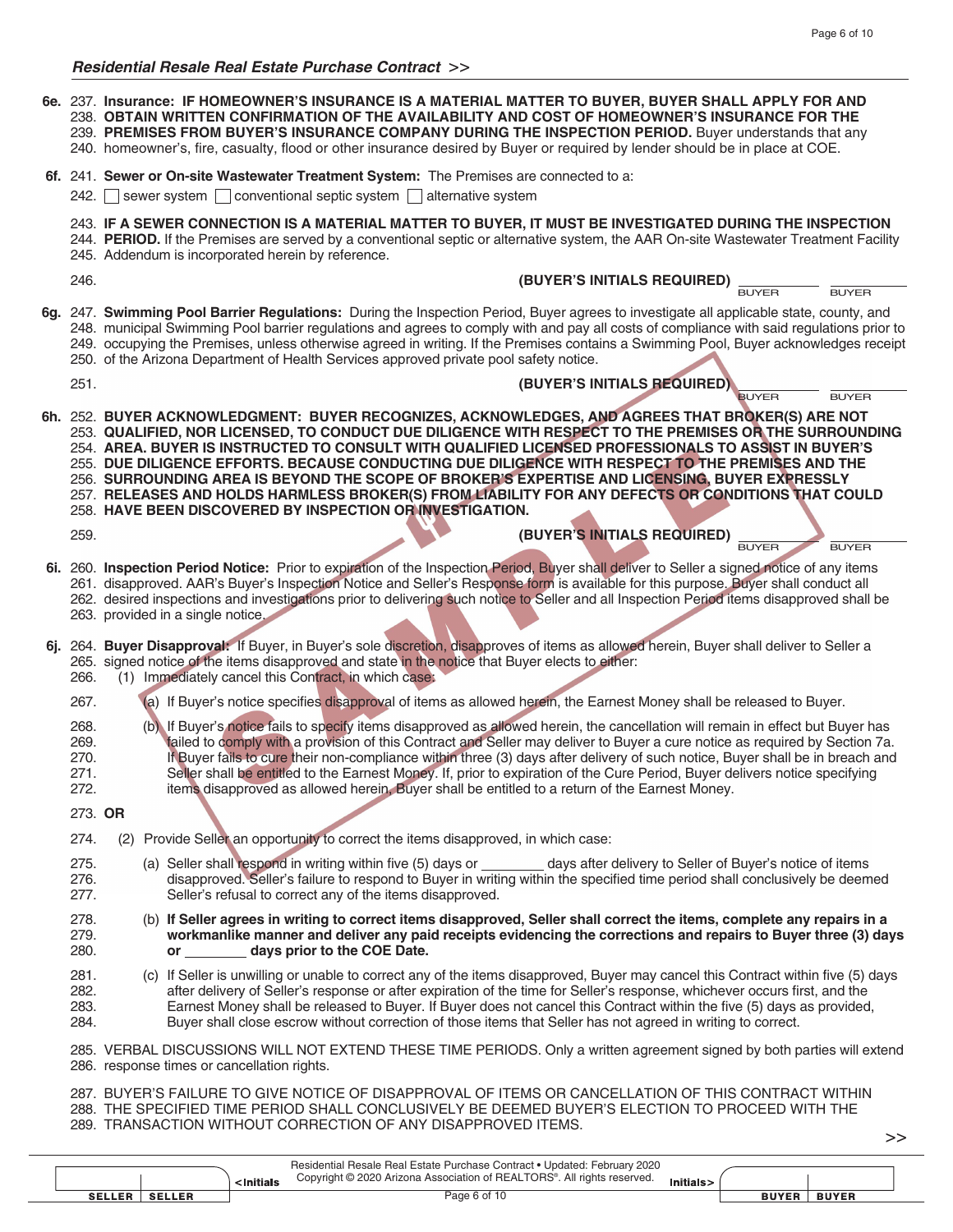**Home Warranty Plan:** Buyer and Seller are advised to investigate the various home warranty plans available for purchase. The **6k.** 290. 291. parties acknowledge that different home warranty plans have different coverage options, exclusions, limitations, service fees and 292. most plans exclude pre-existing conditions.

| 293. | A Home Warranty Plan will be ordered by $\Box$ Buyer or $\Box$ Seller with the following optional coverage                                                                                                                                                                                                                                                                                                                                                                                                               |              |
|------|--------------------------------------------------------------------------------------------------------------------------------------------------------------------------------------------------------------------------------------------------------------------------------------------------------------------------------------------------------------------------------------------------------------------------------------------------------------------------------------------------------------------------|--------------|
| 294. | to be issued by                                                                                                                                                                                                                                                                                                                                                                                                                                                                                                          | at a cost    |
|      | 295. not to exceed $\frac{1}{2}$ $\frac{1}{2}$ $\frac{1}{2}$ to be paid for by Buyer Seller Seller Split evenly between Buyer and Seller                                                                                                                                                                                                                                                                                                                                                                                 |              |
|      | 296.   Buyer declines the purchase of a Home Warranty Plan.                                                                                                                                                                                                                                                                                                                                                                                                                                                              |              |
| 297. | (BUYER'S INITIALS REQUIRED)<br><b>BUYER</b>                                                                                                                                                                                                                                                                                                                                                                                                                                                                              | <b>BUYER</b> |
|      | 6. 298. Walkthrough(s): Seller grants Buyer and Buyer's inspector(s) reasonable access to conduct walkthrough(s) of the Premises for<br>299. the purpose of satisfying Buyer that any corrections or repairs agreed to by Seller have been completed, and the Premises are<br>300. in substantially the same condition as of the date of Contract acceptance. If Buyer does not conduct such walkthrough(s), Buyer<br>301. releases Seller and Broker(s) from liability for any defects that could have been discovered. |              |
|      | 6m. 302. Seller's Responsibility Regarding Inspections and Walkthrough(s): Seller shall make the Premises available for all inspections<br>303. and walkthrough(s) upon reasonable notice by Buyer. Seller shall, at Seller's expense, have all utilities on, including any propane,<br>304. until COE to enable Buyer to conduct these inspections and walkthrough(s).                                                                                                                                                  |              |

- **IRS and FIRPTA Reporting:** The Foreign Investment in Real Property Tax Act ("FIRPTA") provides that, if a seller is a Foreign **6n.** 305. 306. Person, a buyer of residential real property must withhold federal income taxes up to 15% of the purchase price, unless an exception 307. applies. If FIRPTA is applicable and Buyer fails to withhold, Buyer may be held liable for the tax. Buyer agrees to perform any acts 308. reasonable or necessary to comply with FIRPTA and IRS reporting requirements and Buyer is responsible for obtaining independent
	- 309. legal and tax advice.
		- 7. REMEDIES

#### **Cure Period:** A party shall have an opportunity to cure a potential breach of this Contract. If a party fails to comply with any **7a.** 310. 311. provision of this Contract, the other party shall deliver a notice to the non-complying party specifying the non-compliance. If the

- 312. non-compliance is not cured within three (3) days after delivery of such notice ("Cure Period"), the failure to comply shall become a
- 313. breach of Contract. If Escrow Company or recorder's office is closed on the last day of the Cure Period, and COE must occur
- 314. to cure a potential breach, COE shall occur on the next day that both are open for business.
- **Breach:** In the event of a breach of Contract, the non-breaching party may cancel this Contract and/or proceed against the **7b.** 315. 316. breaching party in any claim or remedy that the non-breaching party may have in law or equity, subject to the Alternative Dispute
	- 317. Resolution obligations set forth herein. In the case of Seller, because it would be difficult to fix actual damages in the event of
	- 318. Buyer's breach, the Earnest Money may be deemed a reasonable estimate of damages and Seller may, at Seller's option, accept
	- 319. the Earnest Money as Seller's sole right to damages; and in the event of Buyer's breach arising from Buyer's failure to deliver the
	- 320. notice required by Section 2b, or Buyer's inability to obtain loan approval due to the waiver of the appraisal contingency pursuant
	- 321. to Section 2I, Seller shall exercise this option and accept the Earnest Money as Seller's sole right to damages. An unfulfilled
	- 322. contingency is not a breach of Contract. The parties expressly agree that the failure of any party to comply with the terms and
	- 323. conditions of Section 1d to allow COE to occur on the COE Date, if not cured after a cure notice is delivered pursuant to Section 7a,
	- 324. will constitute a material breach of this Contract, rendering the Contract subject to cancellation.
- **Alternative Dispute Resolution ("ADR"):** Buyer and Seller agree to mediate any dispute or claim arising out of or relating to this **7c.** 325. 326. Contract in accordance with the REALTORS® Dispute Resolution System, or as otherwise agreed. All mediation costs shall be paid 327. equally by the parties. In the event that mediation does not resolve all disputes or claims, the unresolved disputes or claims shall 328. be submitted for binding arbitration. In such event, the parties shall agree upon an arbitrator and cooperate in the scheduling of 329. an arbitration hearing. If the parties are unable to agree on an arbitrator, the dispute shall be submitted to the American Arbitration 330. Association ("AAA") in accordance with the AAA Arbitration Rules for the Real Estate Industry. The decision of the arbitrator shall be 331. final and nonappealable. Judgment on the award rendered by the arbitrator may be entered in any court of competent jurisdiction. 332. Notwithstanding the foregoing, either party may opt out of binding arbitration within thirty (30) days after the conclusion of the
	- 333. mediation conference by notice to the other and, in such event, either party shall have the right to resort to court action.
- **Exclusions from ADR:** The following matters are excluded from the requirement for ADR hereunder: (i) any action brought in the **7d.** 334. 335. Small Claims Division of an Arizona Justice Court (up to \$3,500) so long as the matter is not thereafter transferred or removed from 336. the small claims division; (ii) judicial or nonjudicial foreclosure or other action or proceeding to enforce a deed of trust, mortgage, or 337. agreement for sale; (iii) an unlawful entry or detainer action; (iv) the filing or enforcement of a mechanic's lien; or (v) any matter that 338. is within the jurisdiction of a probate court. Further, the filing of a judicial action to enable the recording of a notice of pending action ("lis pendens"), or order of attachment, receivership, injunction, or other provisional remedies shall not constitute a waiver of the 339. 340. obligation to submit the claim to ADR, nor shall such action constitute a breach of the duty to mediate or arbitrate.
- **Attorney Fees and Costs:** The prevailing party in any dispute or claim between Buyer and Seller arising out of or relating to this **7e.** 341. 342. Contract shall be awarded their reasonable attorney fees and costs. Costs shall include, without limitation, attorney fees, expert 343. witness fees, fees paid to investigators, and arbitration costs.

|               |               | <initials< th=""><th>Residential Resale Real Estate Purchase Contract • Updated: February 2020<br/>Copyright © 2020 Arizona Association of REALTORS®. All rights reserved.</th><th>Initials&gt;</th><th></th><th></th><th></th></initials<> | Residential Resale Real Estate Purchase Contract • Updated: February 2020<br>Copyright © 2020 Arizona Association of REALTORS®. All rights reserved. | Initials> |              |              |  |
|---------------|---------------|---------------------------------------------------------------------------------------------------------------------------------------------------------------------------------------------------------------------------------------------|------------------------------------------------------------------------------------------------------------------------------------------------------|-----------|--------------|--------------|--|
| <b>SELLER</b> | <b>SELLER</b> |                                                                                                                                                                                                                                             | Page 7 of 10                                                                                                                                         |           | <b>BUYER</b> | <b>BUYER</b> |  |
|               |               |                                                                                                                                                                                                                                             |                                                                                                                                                      |           |              |              |  |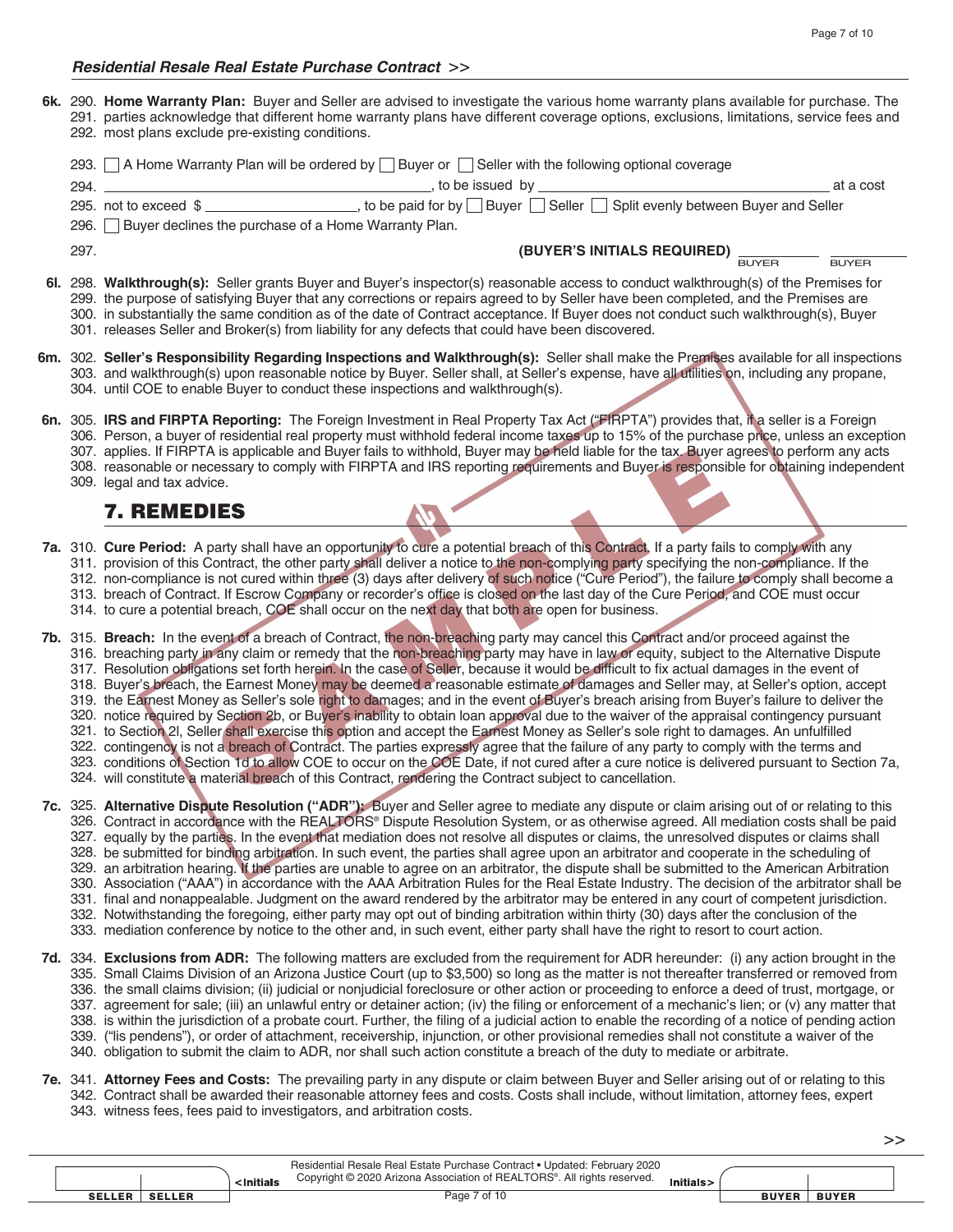### 8. ADDITIONAL TERMS AND CONDITIONS

| 8a. 344.   |              |
|------------|--------------|
|            |              |
|            |              |
|            |              |
|            | 348.         |
|            |              |
|            |              |
|            |              |
|            |              |
|            |              |
|            | 353.<br>354. |
|            |              |
|            | 355.         |
|            | 356.         |
|            |              |
|            |              |
|            |              |
|            | 360.         |
|            | 361.         |
|            |              |
|            |              |
|            |              |
|            |              |
|            |              |
|            |              |
|            |              |
| $369.$ $-$ |              |
| $370. -$   |              |
| $371. -$   |              |
| $372. -$   |              |
| 373.       |              |
| 374.       |              |
| $375.$ $-$ |              |
|            |              |
|            |              |
|            |              |
|            | 379.         |
|            |              |
|            |              |
|            |              |
|            |              |
|            |              |
|            |              |
|            |              |
|            |              |
|            |              |
|            |              |
|            | 389.         |

|               |               | <initials< th=""><th colspan="2">Residential Resale Real Estate Purchase Contract • Updated: February 2020<br/>Copyright © 2020 Arizona Association of REALTORS®. All rights reserved.</th><th></th><th></th><th></th></initials<> | Residential Resale Real Estate Purchase Contract • Updated: February 2020<br>Copyright © 2020 Arizona Association of REALTORS®. All rights reserved. |  |              |              |  |
|---------------|---------------|------------------------------------------------------------------------------------------------------------------------------------------------------------------------------------------------------------------------------------|------------------------------------------------------------------------------------------------------------------------------------------------------|--|--------------|--------------|--|
| <b>SELLER</b> | <b>SELLER</b> |                                                                                                                                                                                                                                    | Page 8 of 10                                                                                                                                         |  | <b>BUYER</b> | <b>BUYER</b> |  |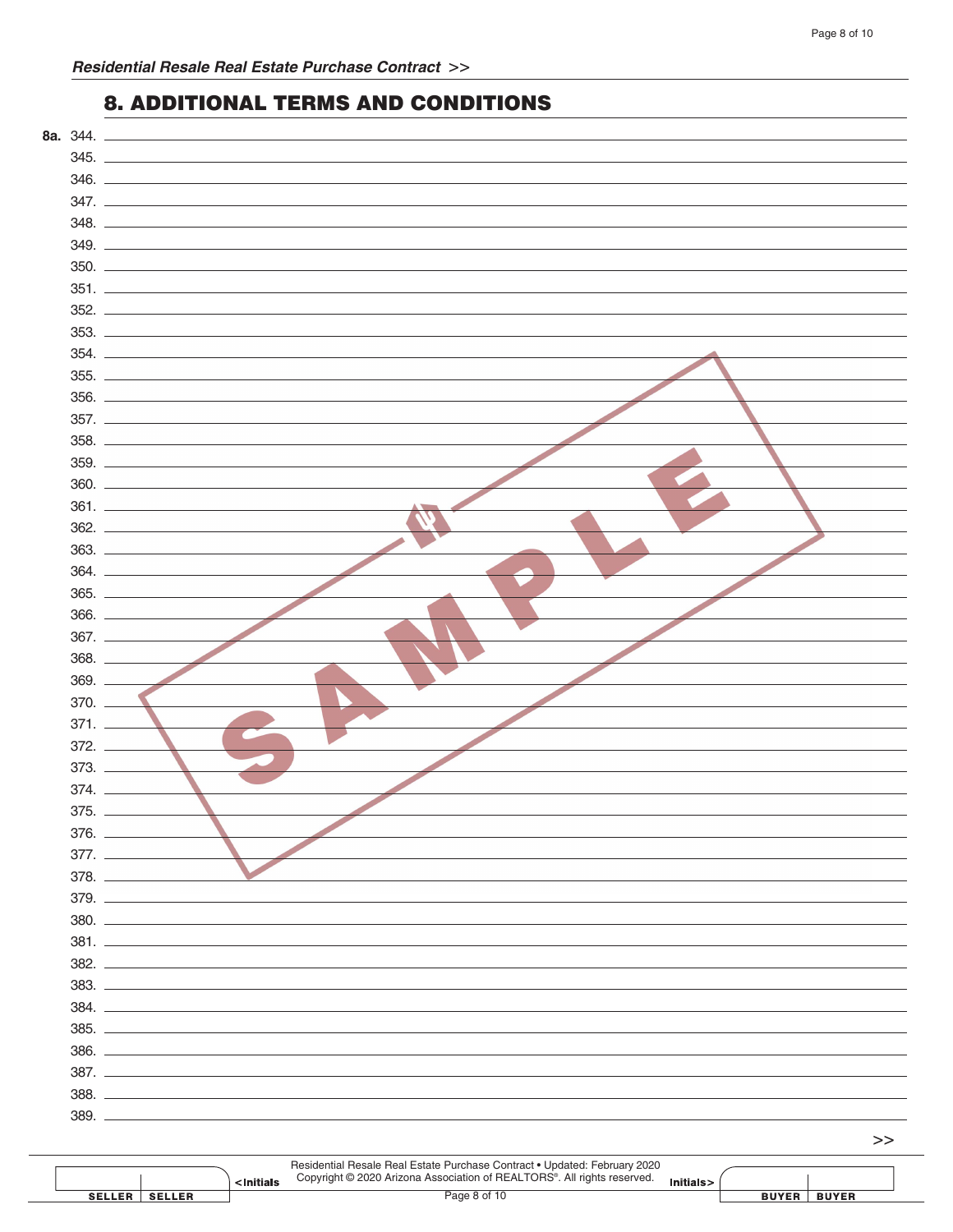#### *Residential Resale Real Estate Purchase Contract* >>

- **Risk of Loss:** If there is any loss or damage to the Premises between the date of Contract acceptance and COE or possession, **8b.** 390. 391. whichever is earlier, by reason of fire, vandalism, flood, earthquake, or act of God, the risk of loss shall be on Seller, provided, 392. however, that if the cost of repairing such loss or damage would exceed ten percent (10%) of the purchase price, either Seller or 393. Buyer may elect to cancel the Contract.
- **Permission:** Buyer and Seller grant Broker(s) permission to advise the public of this Contract. **8c.** 394.
- **Arizona Law:** This Contract shall be governed by Arizona law and jurisdiction is exclusively conferred on the State of Arizona. **8d.** 395.
- **Time is of the Essence:** The parties acknowledge that time is of the essence in the performance of the obligations described **8e.** 396. 397. herein.
- **Compensation:** Seller and Buyer acknowledge that Broker(s) shall be compensated for services rendered as previously agreed by **8f.** 398. 399. separate written agreement(s), which shall be delivered by Broker(s) to Escrow Company for payment at COE, if not previously paid. 400. If Seller is obligated to pay Broker(s), this Contract shall constitute an irrevocable assignment of Seller's proceeds at COE. If Buyer 401. is obligated to pay Broker(s), payment shall be collected from Buyer as a condition of COE. COMMISSIONS PAYABLE FOR THE
	- 402. SALE, LEASING, OR MANAGEMENT OF PROPERTY ARE NOT SET BY ANY BOARD OR ASSOCIATION OF REALTORS®, OR
	- MULTIPLE LISTING SERVICE, OR IN ANY MANNER OTHER THAN BETWEEN BROKER AND CLIENT. 403.
- **Copies and Counterparts:** A fully executed facsimile or electronic copy of the Contract shall be treated as an original Contract. **8g.** 404. 405. This Contract and any other documents required by this Contract may be executed by facsimile or other electronic means and in any 406. number of counterparts, which shall become effective upon delivery as provided for herein, except that the Disclosure of Information 407. on Lead-Based Paint and Lead-Based Paint Hazards may not be signed in counterpart. All counterparts shall be deemed to 408. constitute one instrument, and each counterpart shall be deemed an original.
- **Days:** All references to days in this Contract shall be construed as calendar days and a day shall begin at 12:00 a.m. and **8h.** 409. 410. end at 11:59 p.m.
- **Calculating Time Periods:** In computing any time period prescribed or allowed by this Contract, the day of the act or event from **8i.** 411. 412. which the time period begins to run is not included and the last day of the time period is included. Contract acceptance occurs on the 413. date that the signed Contract (and any incorporated counter offer) is delivered to and received by the appropriate Broker. Acts that
	- 414. must be performed three (3) days prior to the COE Date must be performed three (3) full days prior (i.e. if the COE Date is Friday
	- 415. the act must be performed by 11:59 p.m. on Monday).
- **Entire Agreement:** This Contract, and any addenda and attachments, shall constitute the entire agreement between Seller and **8j.** 416. 417. Buyer, shall supersede any other written or oral agreements between Seller and Buyer and can be modified only by a writing signed 418. by Seller and Buyer. The failure to initial any page of this Contract shall not affect the validity or terms of this Contract.
- 8k. 419. Subsequent Offers: Buyer acknowledges that Seller has the right to accept subsequent offers until COE. Seller understands that 420. any subsequent offer accepted by Seller must be a backup offer contingent on the cancellation of this Contract.
- **Cancellation:** A party who wishes to exercise the right of cancellation as allowed herein may cancel this Contract by delivering **8l.** 421. 422. notice stating the reason for cancellation to the other party or to Escrow Company. Cancellation shall become effective immediately 423. upon delivery of the cancellation notice.
- **Notice:** Unless otherwise provided, delivery of all notices and documentation required or permitted hereunder shall be in writing **8m.** 424. 425. and deemed delivered and received when: (i) hand-delivered; (ii) sent via facsimile transmission; (iii) sent via electronic mail, if email 426. addresses are provided herein; or (iv) sent by recognized overnight courier service, and addressed to Buyer as indicated in Section 427. 8q, to Seller as indicated in Section 9a and to Escrow Company indicated in Section 3a.
- **Release of Broker(s): Seller and Buyer hereby expressly release, hold harmless and indemnify Broker(s) in this 8n.** 428. **transaction from any and all liability and responsibility regarding financing, the condition, square footage, lot lines,**  429.
	- **boundaries, value, rent rolls, environmental problems, sanitation systems, roof, wood infestation, building codes,**  430.
	- **governmental regulations, insurance, price and terms of sale, return on investment or any other matter relating to the value**  431.
	- **or condition of the Premises. The parties understand and agree that Broker(s) do not provide advice on property as an**  432. **investment and are not qualified to provide financial, legal, or tax advice regarding this real estate transaction.** 433.
	- 134. **(SELLER'S INITIALS REQUIRED)** \_\_\_\_\_\_\_\_\_\_\_\_\_\_\_\_\_\_\_\_\_\_\_\_ (BUYER'S INITIALS REQUIRED) \_\_\_\_\_\_\_\_\_\_\_\_\_\_\_\_\_ <sub>BUYER</sub>

>>

- **Terms of Acceptance:** This offer will become a binding Contract when acceptance is signed by Seller and a signed copy delivered **8o.** 435. 436. in person, by mail, facsimile or electronically, and received by Broker named in Section 8q
	- at \_\_\_\_\_\_\_\_\_\_\_\_\_\_\_\_\_\_\_\_ a.m./p.m., Mountain Standard Time. 438. Buyer may withdraw this offer at any time prior to receipt of Seller's signed acceptance. If no signed acceptance is received by this 437. by
	- 439. date and time, this offer shall be deemed withdrawn and Buyer's Earnest Money shall be returned.

<sup>8</sup>p. 440. THIS CONTRACT CONTAINS TEN (10) PAGES EXCLUSIVE OF ANY ADDENDA AND ATTACHMENTS. PLEASE ENSURE 441. THAT YOU HAVE RECEIVED AND READ ALL TEN (10) PAGES OF THIS OFFER AS WELL AS ANY ADDENDA AND 442. ATTACHMENTS.

|                 | ∽Initials     |  | Residential Resale Real Estate Purchase Contract • Updated: February 2020<br>Copyright © 2020 Arizona Association of REALTORS®. All rights reserved. |  |              |              |  |
|-----------------|---------------|--|------------------------------------------------------------------------------------------------------------------------------------------------------|--|--------------|--------------|--|
| <b>SELLER</b> I | <b>SELLER</b> |  | Page 9 of 10                                                                                                                                         |  | <b>BUYER</b> | <b>BUYER</b> |  |
|                 |               |  |                                                                                                                                                      |  |              |              |  |